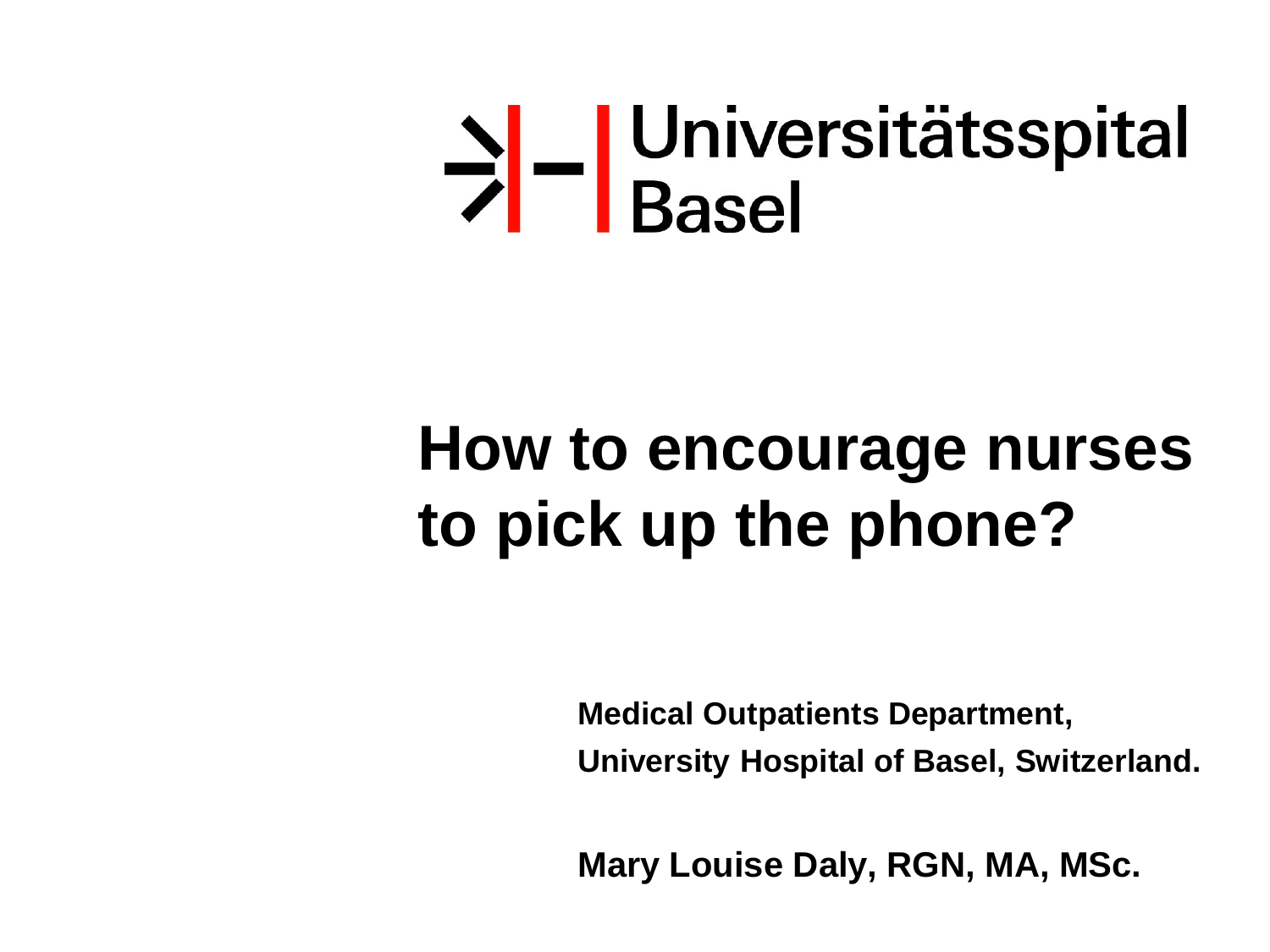#### **Facts about Switzerland**

**Background:** Switzerland 8 Million Foreigners ~ 25%

Basel 200,000 Foreigners ~ 35%

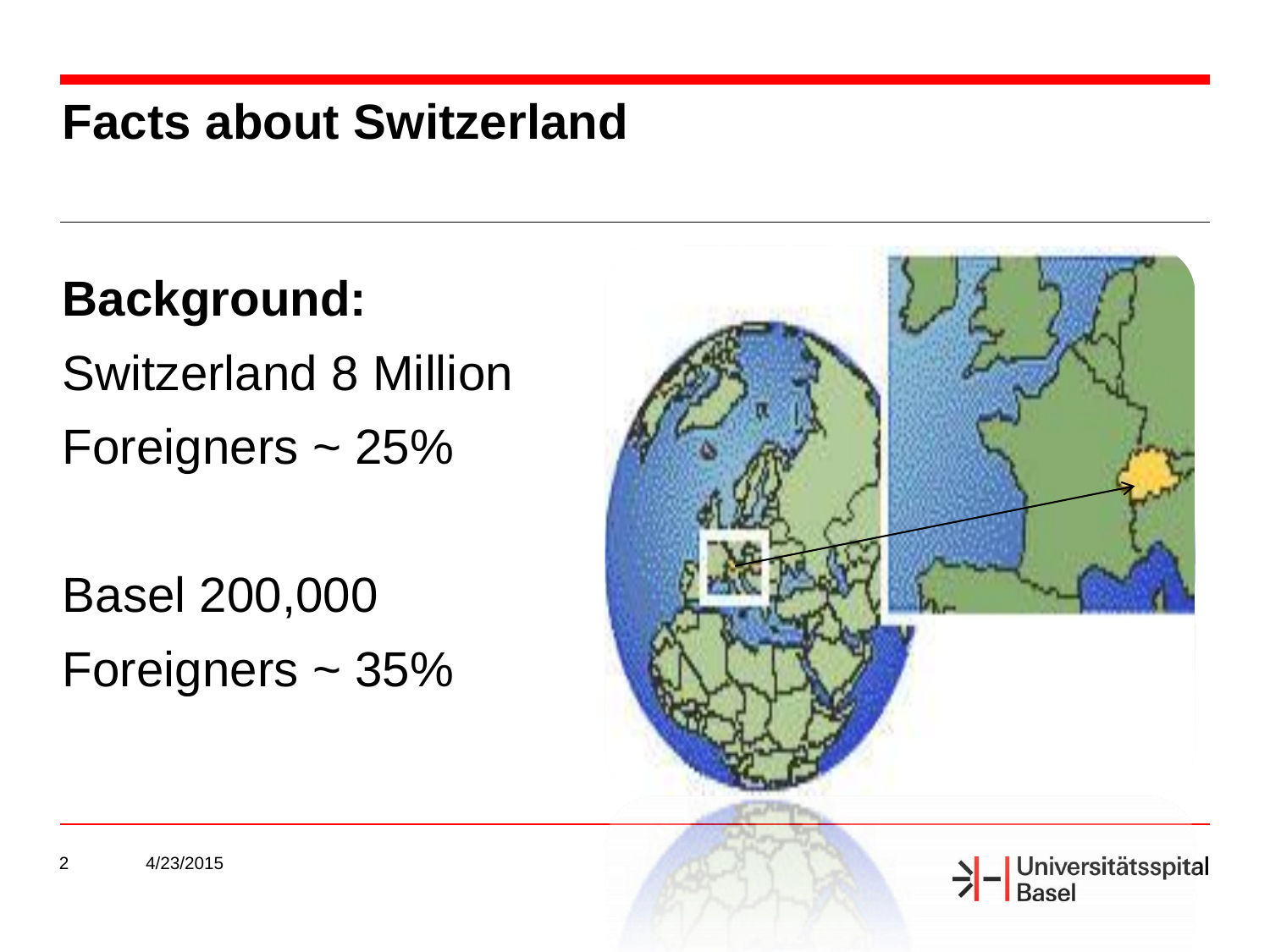#### **Strategy of the Swiss Federal Office of Public Health "Migration and Health"**

- 2002-2007 Individual Projects
- 2008-2013 "Migrant-friendly centers of competence"
- 2013-2017 Swiss Hospitals for **Equity**



>|-<br>|Universitätsspital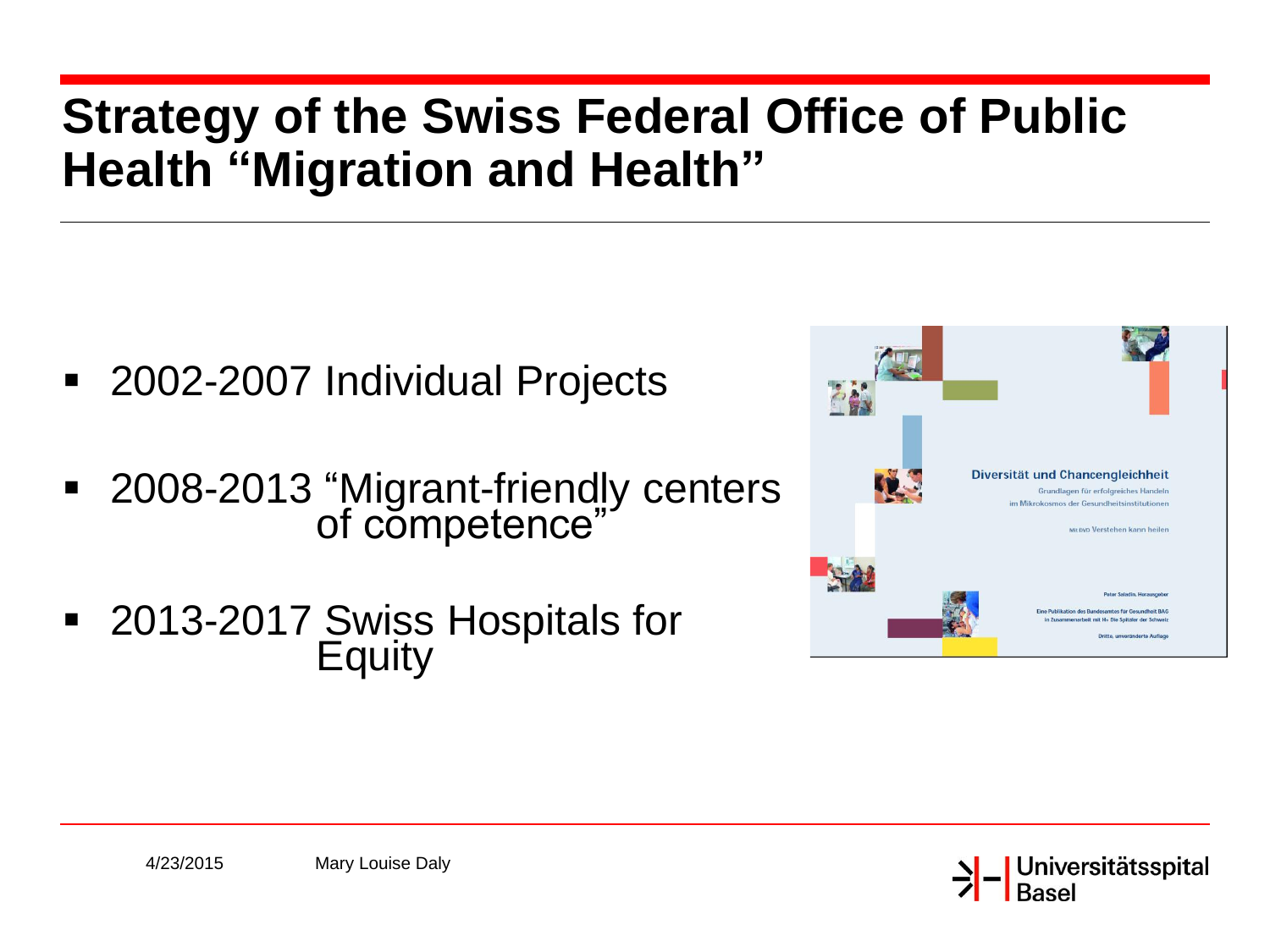### **University Hospital of Basel**

#### **Out-Patients 2011**

- A total of 179,570
- Proportion of non-Swiss Patents: 64,011 (35.6%)

#### **Employees 2011**

- $\cdot$  5,638 = the number of employees at UHBS
- $\cdot$  1,466 (26%) = Proportion of `non- Swiss´ employees with place of residence in Switzerland
- Increases to 42.7% when you take in employees living in France and Germany.



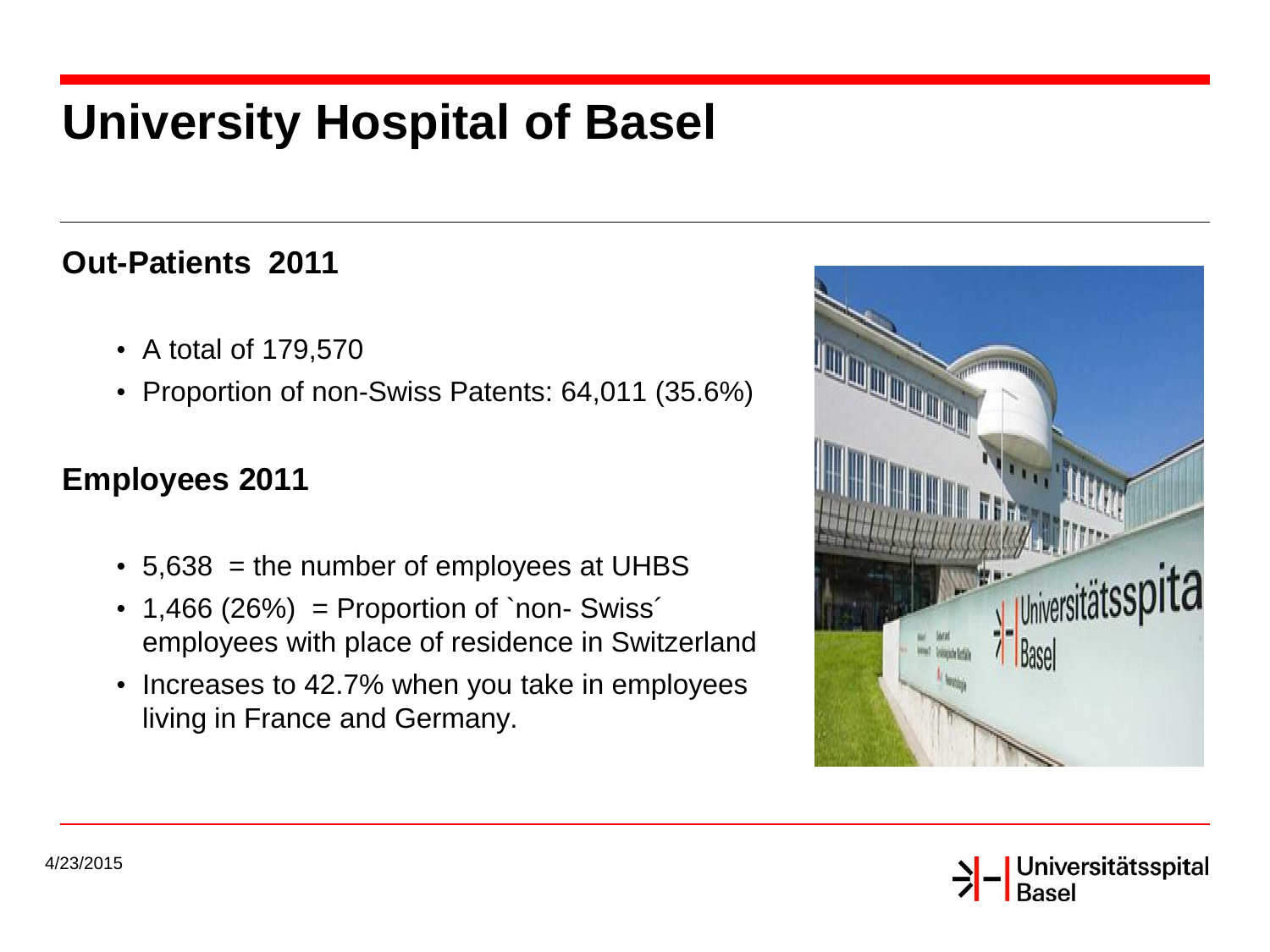## **University Hospital of Basel**

In: Mitarbeiterzeitung Universitätsspital Basel, 2-2012

Vielfalt

#### **Migration und Gesundheit:** Diversität und Chancengleichheit am USB

Warum ein solches Projekt am Universitätsspital Basel?





4/23/2015 Mary Louise Daly

>|- Universitätsspital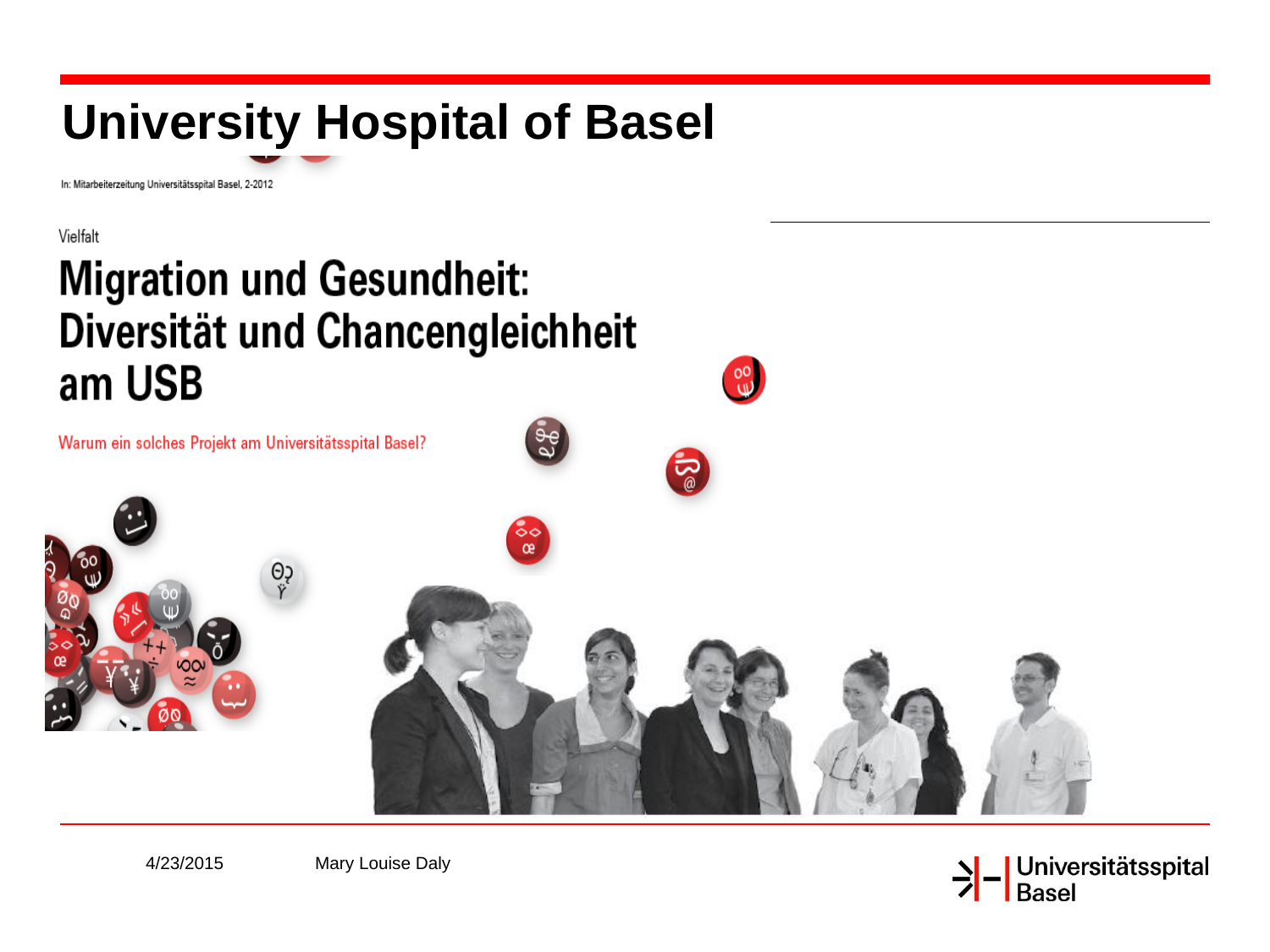#### **Evidence**

#### **Access to Healthcare Interpreter Services: Where Are We and Where Do We Need to Go?**

Bischoff et al 2010 *Int. J. Environ. Res. Public Health* 7: 2838-2844

#### **Evaluation of a Quality Improvement Intervention to Increase Use of Telephonic Interpretation.**

Lion et al. 2015 *Pediatrics 10.1542/peds.2014-2024*

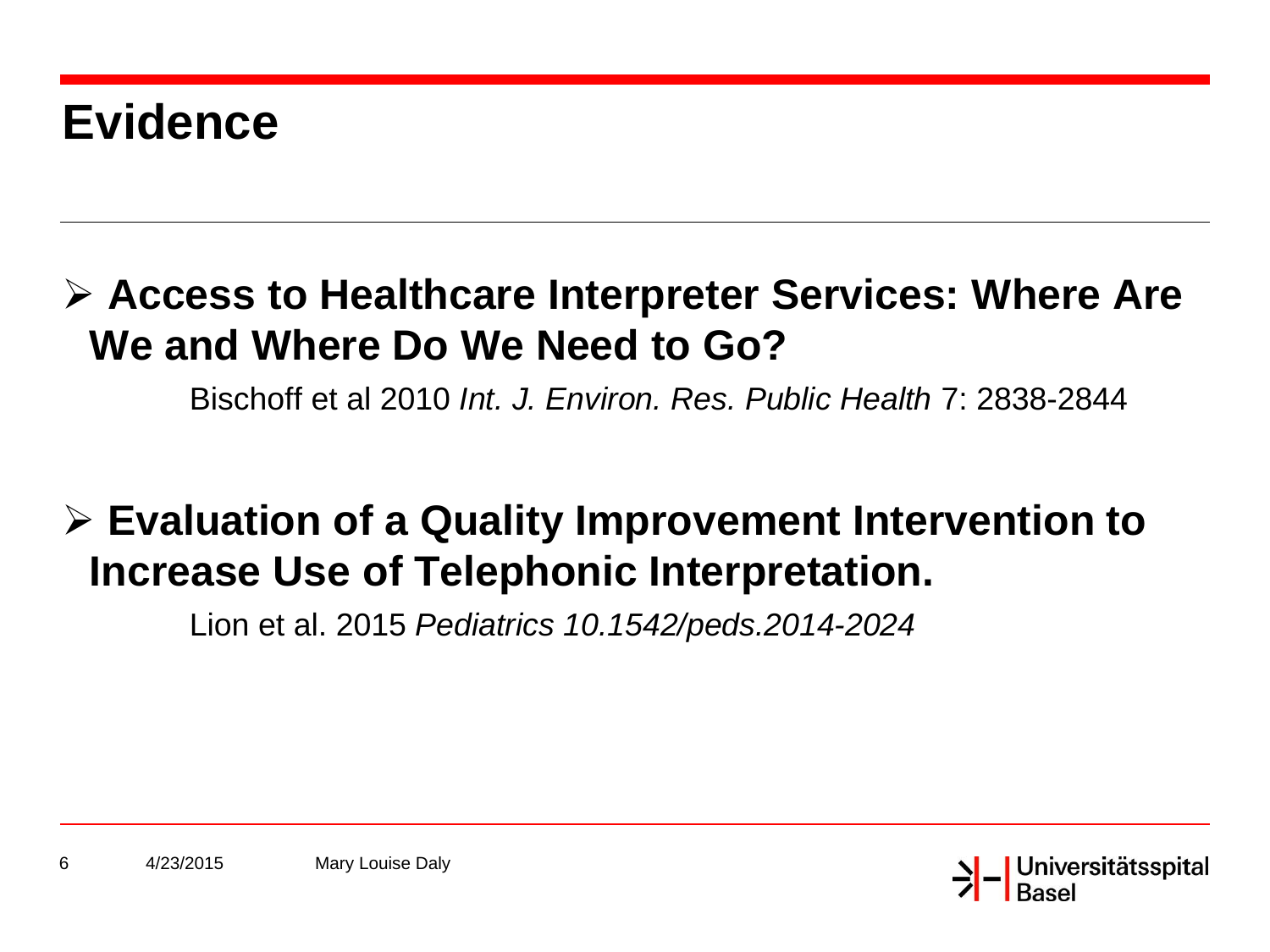### **Introducing the Telephone Interpreting Service**



- Teaching Session
- Live Demonstration
- Information Leaflets
- Website

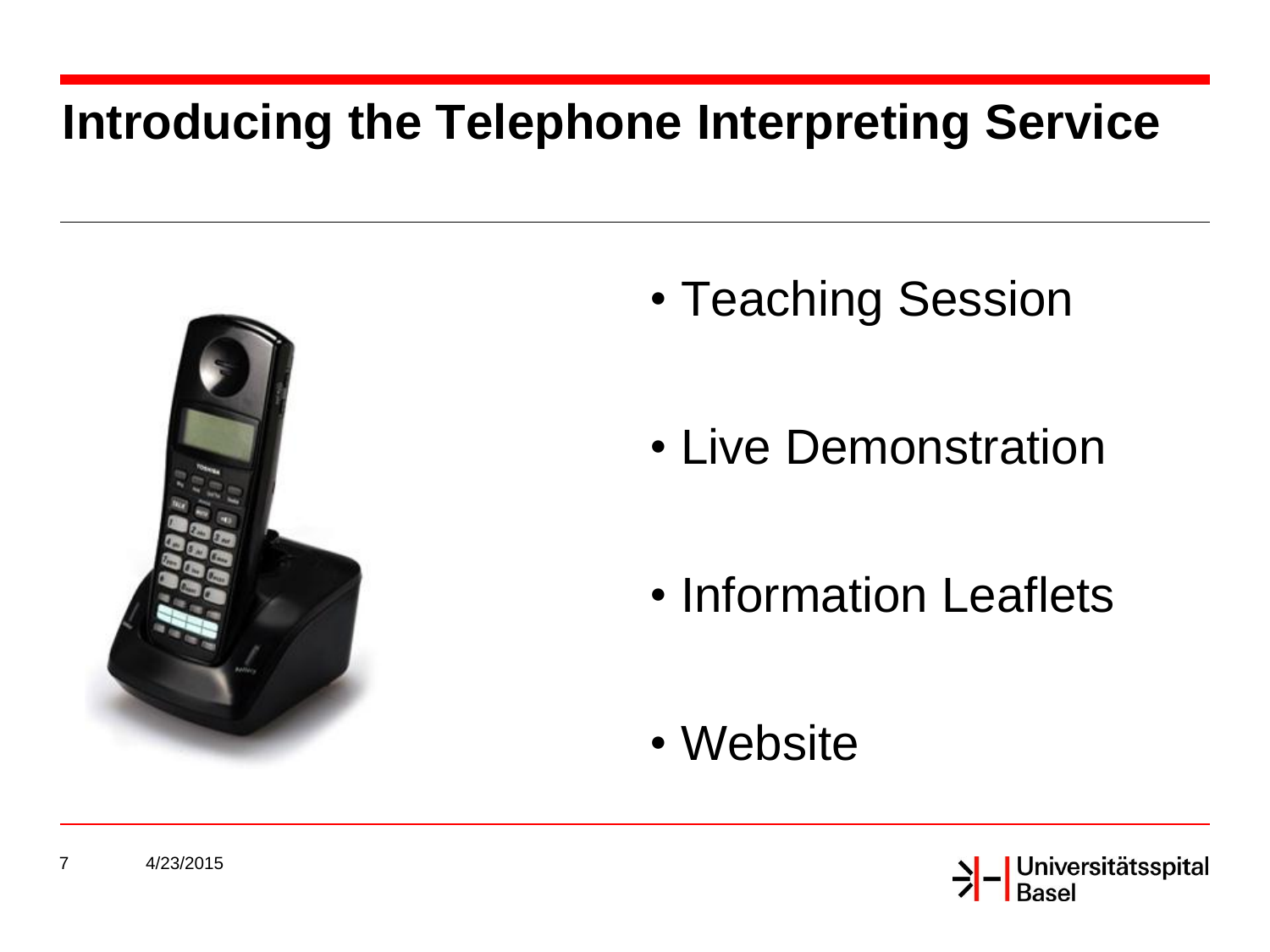### **Medical Outpatients Department**

22 Nurses

- 10 Registered general nurses
	- 4 have extended roles
- **▶ 9 Nursing assistants**

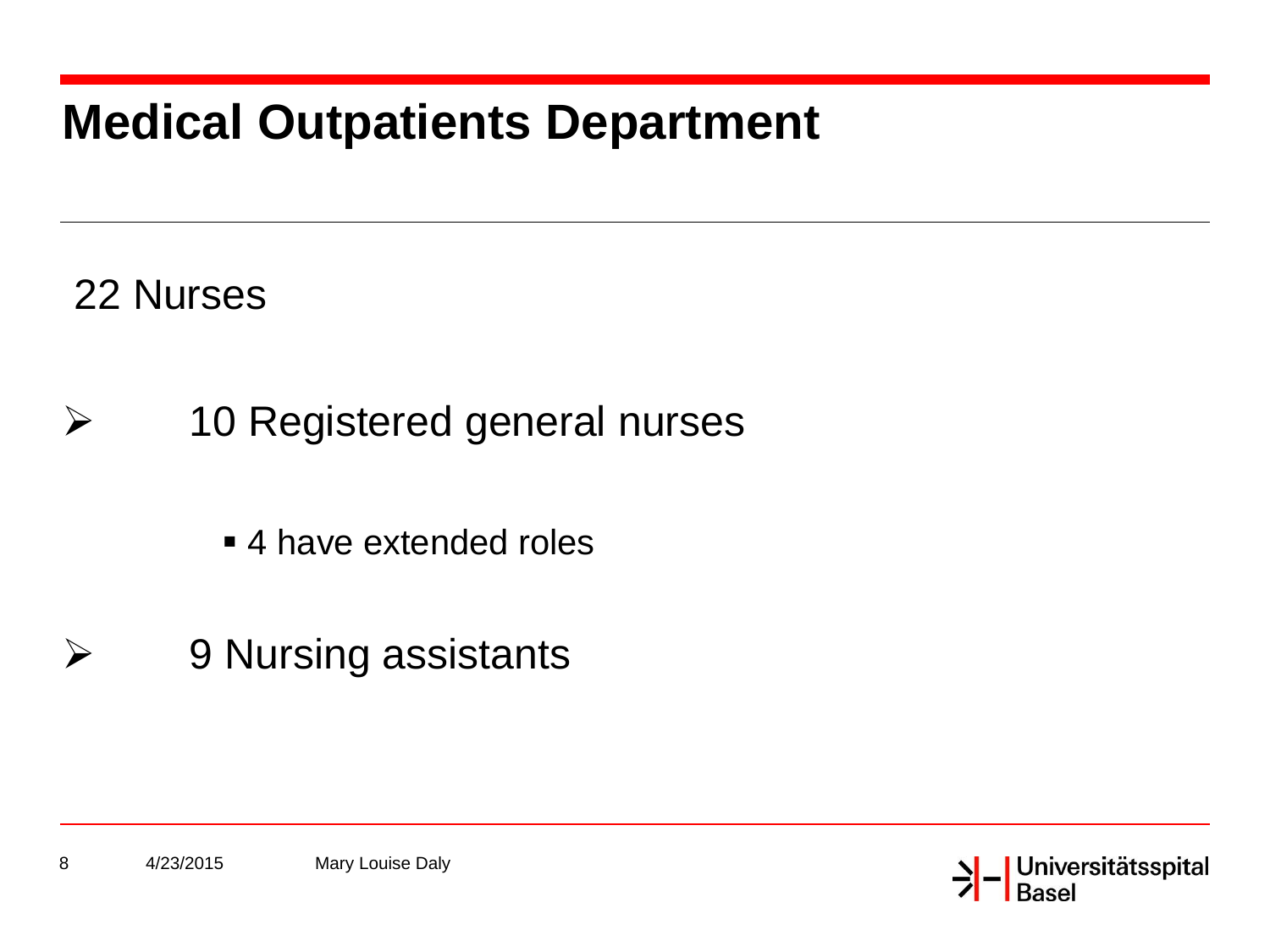#### **Nursing roles include:**

- **Phlebotomy incl. specialised** blood tests
- **Administering medication,** injections, infusions.
- **Triaging emergency patients**
- Carrying out a variety of medical tests eg ecg, orthostase tests
- Post procedural monitoring
- **Instructing patients on** administering injections
- **Setting up appointments**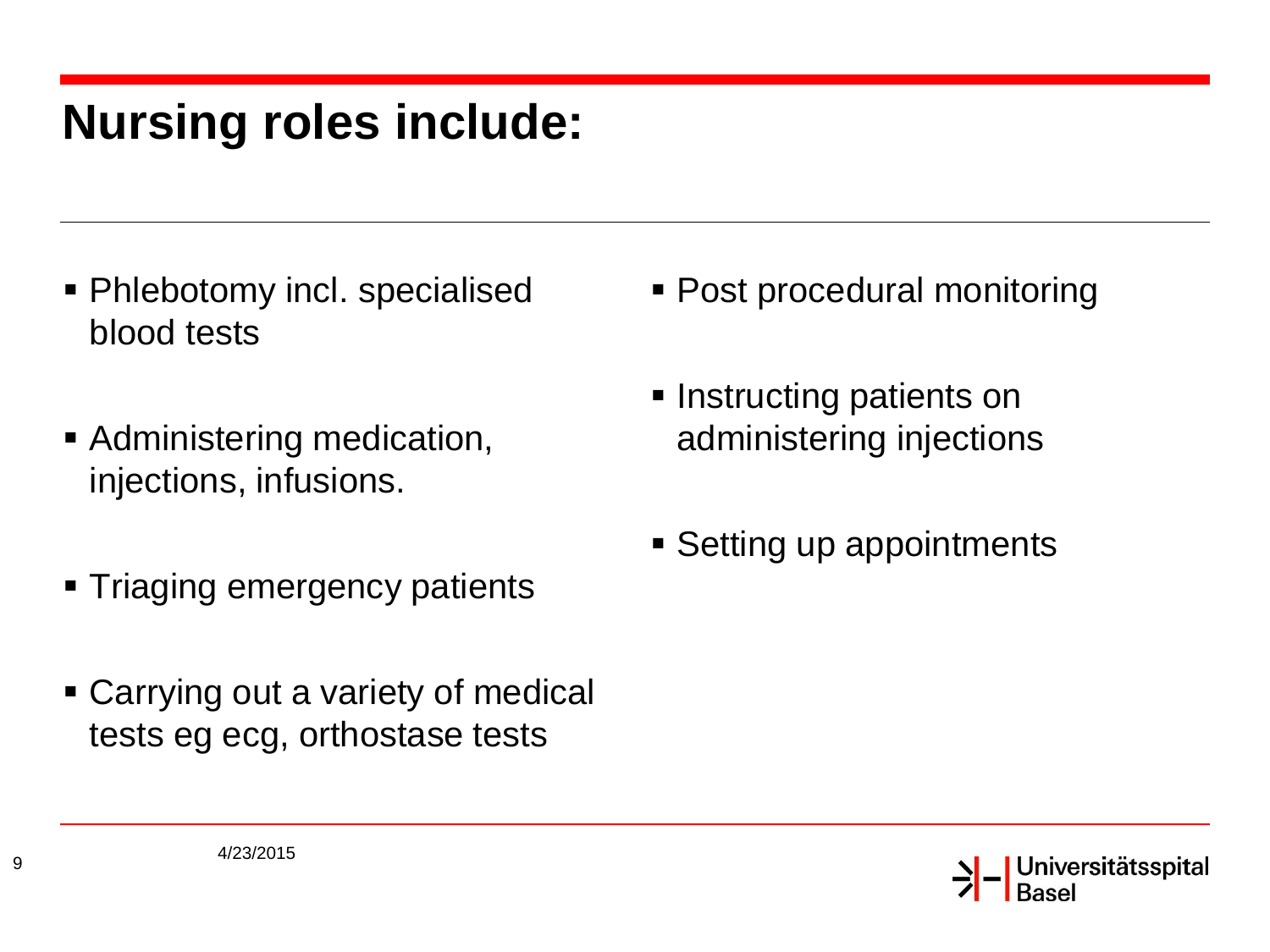#### **Results and lessons learnt**

In 1 year, only one nurse had used the service

- More support needed Dedicated team at introduction
- Clearer examples of when to use the service